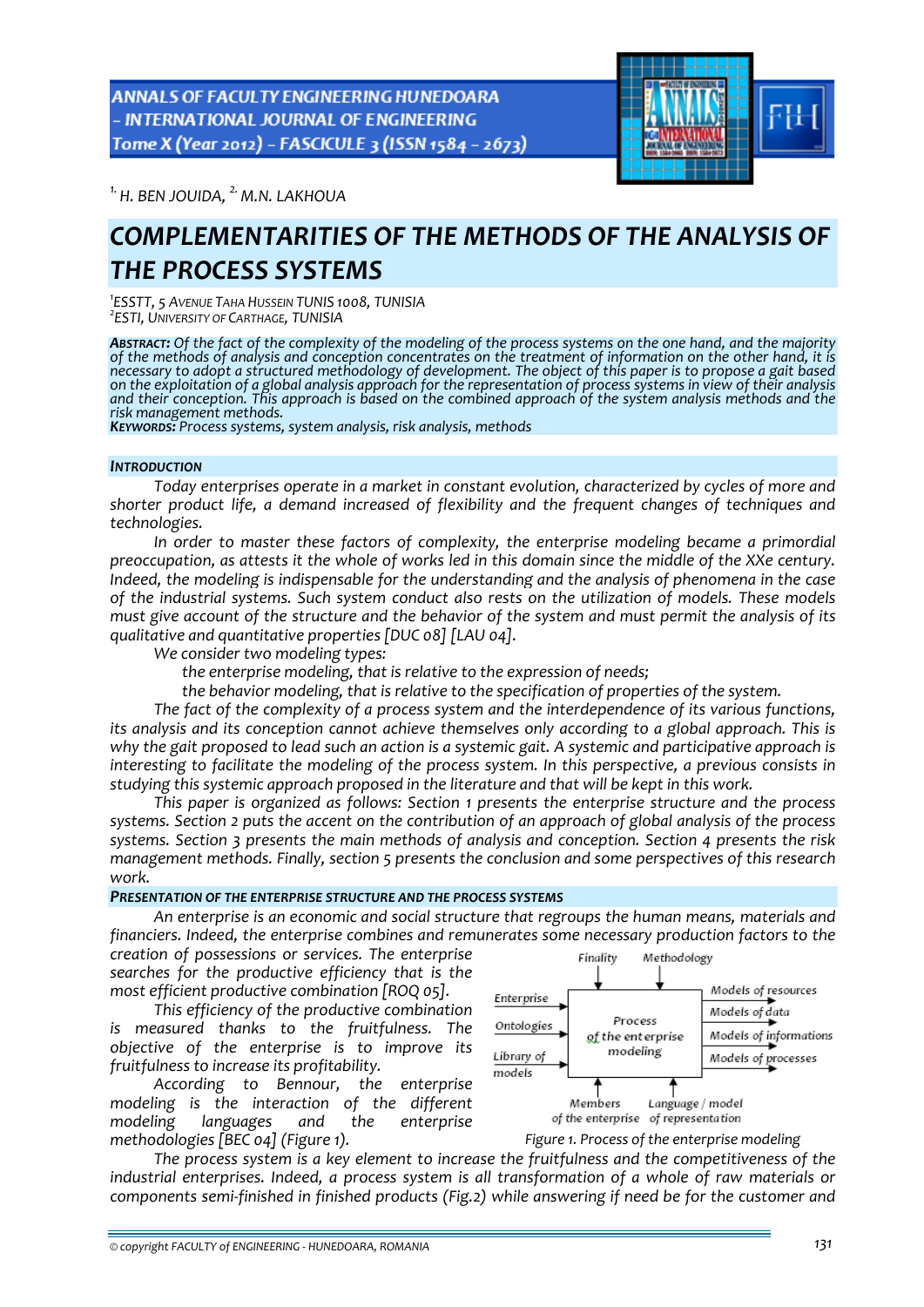*satisfactory of the various constraints (delay, cost, competitiveness, customer service, presentation, communication...) [BRO 87].*

*The process system puts the accent on the notion of the production that is one of the economic activities the more old and traditional in the evolution of the humanity. Several researchers define the production as being a transformation of resources belonging to a productive system and driving to the creation of possessions and services. Resources can be facilities, men, matters (raw materials and components), the technical information or procéduraleses (ranges, nomenclatures, operative cards...) [GAU 00].* 

*The process system can be modeled under three subsystems:* 

 *The conception system that conceives some new products, modify and improve products already made and conceives manufacture tools.* 

 *The management system that permits the production management, the organization and the stocks management.* 

 *The manufacture system that manufactures the product from the well stocked data by the subsystem of conception (manufacture documents).* 

*In order to model a process system, it is important to have a good management of the production that is destined to apply methods and techniques in the goal to accomplish the transformation of*

*matters in finished product. It is the material means combination, human and of raw materials to assure the manufacture of products in quality and in quantity.* 

*The process of production makes part of a coherent chain permitting to assure the satisfaction of the customer and a profit in the enterprise. This process can be described through the following stages:*

*Survey of the external environmental: choices, existing products and demands.* 

*Definition of customer needs in relation to the existing product.* 

 *Survey of the product in scientist its cost, the quality and the quantity asked to assure needs of customers.* 

 *Realization of the product by the identification of production means, the determination of raw materials and the implantation of means.* 

*Manufacture with its production phase and its control phase.* 

*Insurance of the service after the sale.* 

*The fast evolution of the process system in enterprises is, of the fact, that the system of production or lines of production have been automated entirely. This evolution has been advanced to the year 2000, by the existence of the harmonization of the human operators and the automatic machines what should be a human process system [HAT 07].* 

*Indeed, an automated process system is a means to assure the objective primordial of an enterprise and the competitiveness of its products. It permits to add a value to the incoming products.*

The notion of the automated system can apply to a freestanding machine as well as to a unit of production, or even to a factory or a group of factories. It is therefore indispensable, before all analysis, *to define the border permitting to isolate the automated system studied of its outside.*

### *GLOBAL APPROACH OF ANALYSIS*

*The XXe century knew an important change of method: the apparition of the systemic paradigm,* coming to complete the causal paradigm. How the knowledge of the structure of a system proves to be more interesting than the detailed knowledge of its initial conditions in of other terms, in the objective *to foresee its behavior [LAN 94].* 

*In the world of business, the tendency is to adapt global approaches of management, synthetic or systemic to replace the traditional analytic approach. This last consists in subdividing a complex* problem in a certain number of small problems [MEL 90]. Each of these is then easily resolute and the global solution of the problem is considered, to harm, as being the sum of small problem solutions. The division of work is a demonstration of the analytic thought. In the case of simple situations, when the *concerned parts are independent, the analytic approach is very applicable. However, it proves to be inefficient if parts have some complex relations between them or with other elements. The solution of a* part can, in the case of the analytic approach, to take to an under-optimization that is to the *optimization of a part at the expense of the all. Indeed, the understanding of mechanisms that governs systems is a common preoccupation to the analysis and the systemic approach.* 

*The systemic analysis, also called system analysis, uses a model established on the basis of* features and open system properties. It comes back, in a way, to make bring in the reality in a *normalized mold, the one of the systemic model. This tool is especially adapted to understand and to optimize the working of a process of production of flux of matters, energy or information. Besides, it permits one fashion of apprehension and common understanding to the analysis and the decision. It serves as a reference to make some graphic modeling.*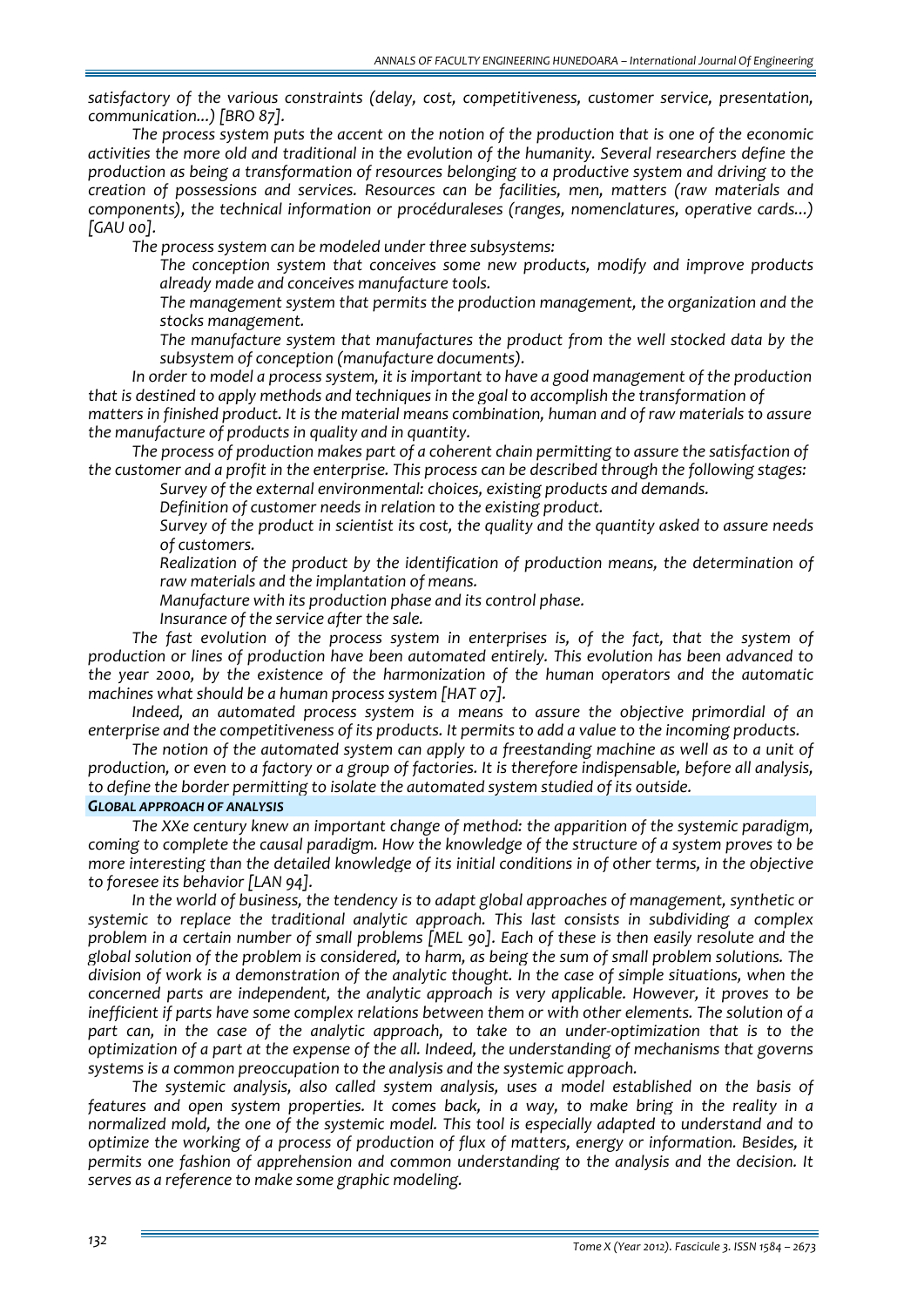*The systemic analysis belongs today informed scientific that analyzes the complex process elements as components of a whole where they are in reciprocal dependence relation. Its field of survey doesn't limit itself to the mechanization of the thought: the systemic analysis is a methodology that organizes knowledge to optimize an action.*

*The objective of the system approach is to schematize a complex system, to lead to a modeling that permits to act on it, after one understood its material configuration and its dynamic structure [CAV 94].* 

*The systemic analysis encourages the acquirement of knowledge and permits to improve the efficiency of actions. Indeed, it brings to clear some intended general rules to understand these systems better and to act on them.* 

*The systemic analysis of a process system has for role to define the general strategy of the modeling survey to achieve. This strategy must permit to fix a way specifies limits of the modeling, while defining borders of the system to model, and to specify among data that are really exchanged between the different components of the process system, and those that the survey of modeling is going to cover.* 

*Under the appellation of system analysis, one finds a diversity of methods, languages and symbolism that all propose some representations of organizations and the problematic in game.* 

The systemic approach, as for it, is a global gait that answers to a demand of change, and no a *systematic approach that analyzes of sequential manner all elements of a system, or a method of change or a tool of communication. It is a methodology that permits to gather and to organize* knowledge in view of a bigger efficiency of the action [MEL90]. It leans on the notion of system and *includes the totality of the elements of the studied system, as well as their interactions and their interdependences.* 

*Contrary to the systemic analysis, the systemic approach takes a print of the reality to reveal all* its specificity of it. Says otherwise, if the systemic analysis applies its own and unique model on all *organization for in to translate the working better, the systemic approach rather endeavors to reveal the specific configuration of the system to consider in the goal to come with the change.* 

*Thus, at all system to human components and all unit of transformation can be looked through* the systemic model. As we already saw him, the organization of the system can be retailed in terms of *subsystems until the elementary level that one considers like a black box. According to the objective of* the observation, the black box can be situated to a superior level to the one of the element; it is a part *of the system whose observer is unaware of the internal working voluntarily to only fear its entrances and its exits.* 

*The systemic approach doesn't consist in looking of systematic manner at an organization through models, but well to make emerge the specific model of this organization following the logic of* the system to which it belongs. It means that one interests itself by no means to the institutional systems but to the real exchanges. It is a global gait that answers to a demand and no a systematic *approach that examines of sequential manner all elements of a system, or a method of communication* or again a method of change. Difficulties of this systemic approach are rather attached to the process of *requisite information collection to have a complete vision of a global and complex system.*

*METHODS OF ANALYSIS AND CONCEPTION OF THE PROCESS SYSTEMS*

*Methods of analysis and conception provide the notations standard and the convenient advices that permit to lead to the reasonable "conceptions", but one will always make call to the inventor's creativeness [LAR 94].* 

*It exist different manners to sequence these methods [STR 96]:*

 *the distinction composition / decomposition: puts on the one hand in opposition the ascending methods that consist in constructing a software by composition from existing modules, and on the other hand, the downward methods that analyze the system until to arrive to the programmable modules;* 

the functional distinction / oriented object. In the functional strategy a system is seen like a whole of *units in interaction, having each a clearly definite function. Functions arrange a local state, but the system has a shared state, that is centralized and accessible by the whole of functions. Strategies oriented object consider that a system is a whole of objects interacting. Every object arranges a whole of attributes describing its state, and the state of the system is described (of decentralized way) by the state of the whole.* 

*The functional methods find their origin in the procedural languages [STI 91]. They put in evidence the functions to assure and propose a downward and modular hierarchical approach.* 

*The functional methods use the successive sophistications intensively to produce specifications whose main thing is under graphic notation shape in diagrams of data streams [ATT 96]. The highest level represents the whole of the problem. Every level is decomposed then while respecting*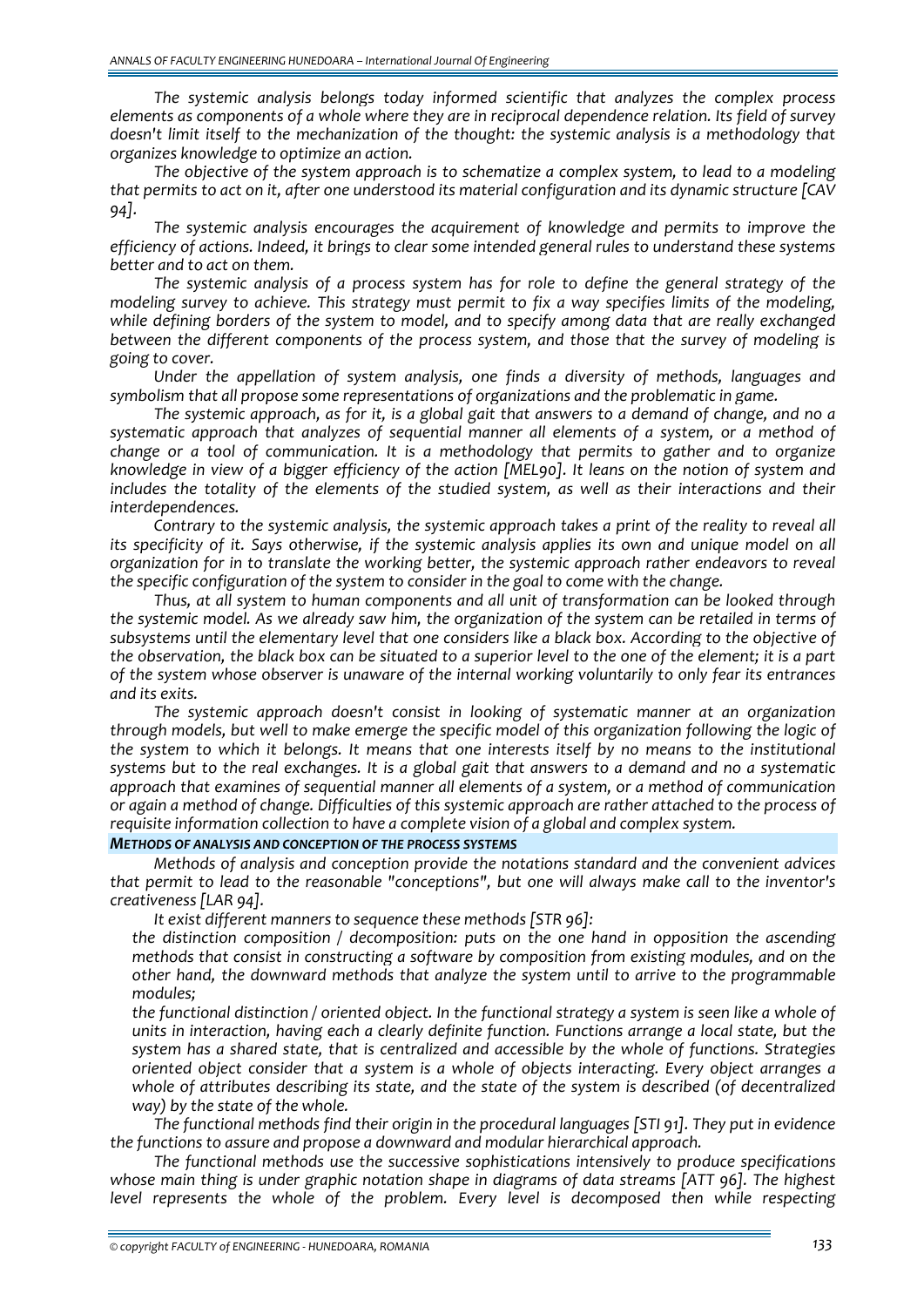*inputs/outputs of the superior level [STI 91]. The decomposition continues until to arrive to the controllable components.* 

*In a structured analysis method, the highest level is called context diagram. A box of the data flow diagram represents a process and must be decomposed [MAR 92]. Every process (or treatment) no decomposed is described by a mini ‐ specification; a dictionary specifies the definition of data, processes and zones of storage.* 

*Structured analysis methods are generally static and don't take account of constraints of time and synchronization. Extensions have been brought to this effect by one addition of the control flow diagrams and the specifications of control: information of activation; deactivation of processes and the utilization of states ‐ transitions diagrams.* 

*The modeling oriented function consists in describing processes of the enterprise. They must be capable to show interactions between these processes and to proceed to a decomposition of functions or activities [STI 91].* 

*Different methods have been used for the analysis and the modeling of functions as: SADT, IDEF0, SA‐RT…* 

*The SADT method has been developed by Ross in 1977 [ROS 77]. It permits to analyze graphically* and of a structured manner the functions of a system put in a box them and their links represented by arrows [JAU 89; JAU 92]. It consists in analyzing the system in sub systems and to study its processes *while identifying activities, their elements of entrances, exit and controls.*

*The construction of an SADT model, start with the more general description of the system. This description, restrained in only one module, can be decomposed in under‐modules; each representing a component of the initial box. This process can then be iterating until obtaining of the wanted detail degree. Each of under‐modules or module‐son does not add anything either entrenches to the context of the father module. This decomposition is illustrated by the figure 3 and corresponds to a downward analysis of the system (Figure 2).*

*Some researchers proposed a combined approach: MERISE ‐ SADT that permits to study separately and with relevance the treatment and the homogeneous data of the system [DRA 98].* 

*Besides, some researchers used specifications of the SADT method and included them in Petri networks. It is therefore, about a combined approach Petri networks ‐ SADT that permits the system modeling with a dynamic manner [SPE 09].* 

*The SADT method has been adopted for the analysis of the working of a SCADA system of a thermal power station[LAK 09a], the heavy fuel‐oil storage system [LAK 09b] as well as the system of natural gas numbering of the power station [LAK*



*Figure 3. Chronologic position of the methods*

ogc]. It has also been adopted for the analysis of an automated system of a grain silo [LAK ogd]. *Structured Analysis for Real‐Time Systems, or SA‐RT, is a graphical design notation focusing on* analyzing the functional behavior of and information flow through a system. SA-RT, which in turn is a *refinement of the structural analysis methods originally introduced by Douglass Ross and popularized by* Tom DeMarco in the seventies, was first introduced by Ward and Mellor in 1985 and has thereafter been *refined and modified by other researchers, one well‐known example being the Hatley and Pirbhai proposal (Figure 3).*

*SA‐RT is a short name for Structured Analysis Methods with extensions for Real Time. The model is represented as a hierarchical set of diagrams that includes data and control transformations (processes). Control transformations are specified using State Transition diagrams, and events are represented using Control Flows. The other graphical and state based paradigm for specification of real time systems is Statecharts. The system is represented as a set of hierarchical states instead of processes. Each state can be decomposed into sub states and so on. The statecharts notation is more compact than the SA‐RT notation and has been formally defined (Figure 4).*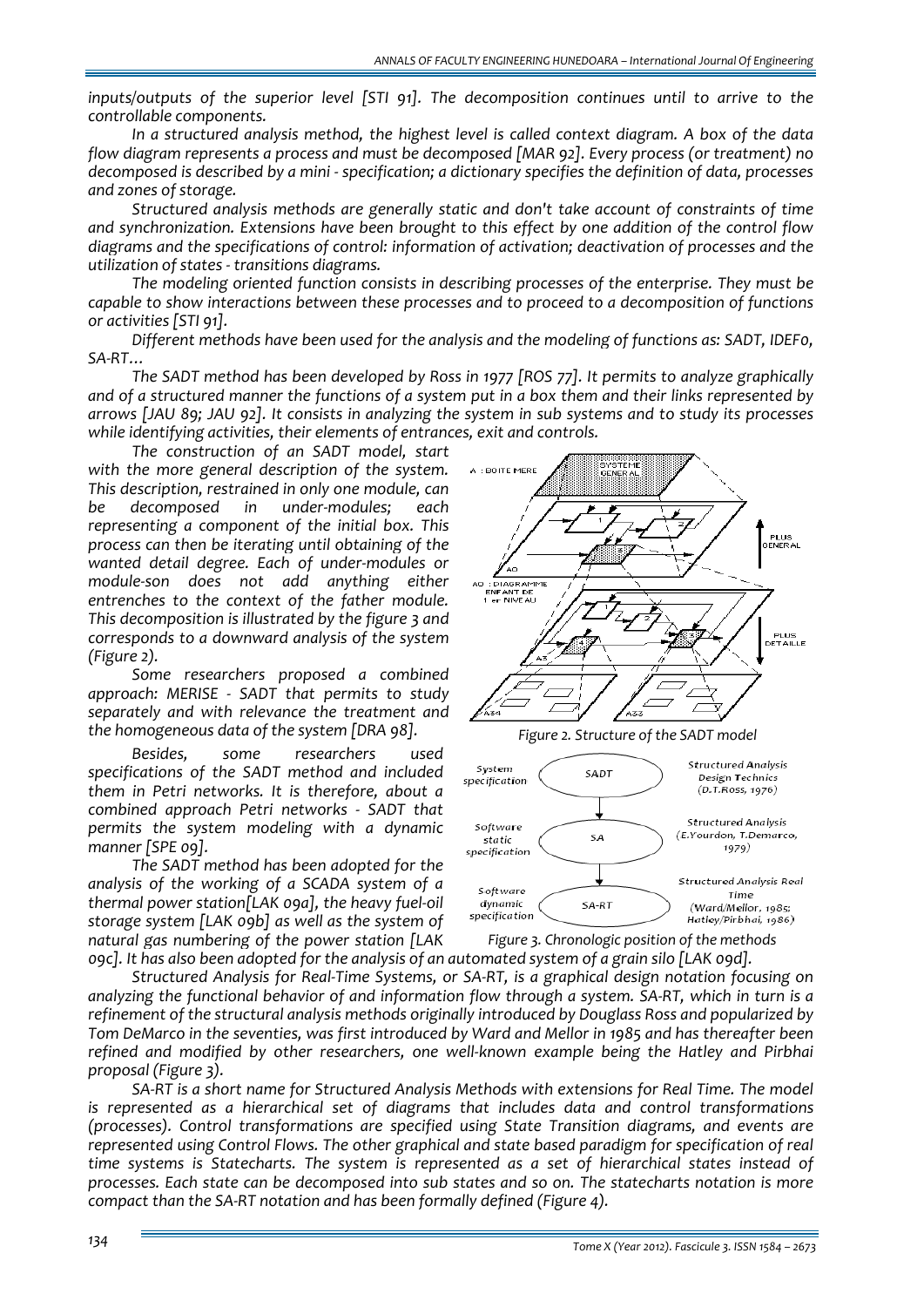# *RISK ANALYSIS METHODS OF THE PROCESS SYSTEMS*

*The risk analysis is an indispensable tool to the good conception of a device and the assessment of dangers and induced risks by its utilization risk. The analysis of risks takes all its value in processes of risk management developed by manufacturers. In fact, the analysis of a process system is defined as being an analysis of the failing arborescence [JIA 08] [BAS 05] [SYA 09].* 



*Figure 4. Organization of the SA‐RT model*

*Several methods are applicable to the risk analysis of a process system: a method defined by a method for the analysis of risk and management of risks, a method for systems of information, a method defined by a guide of risk management for systems of technology of information, and another* guide of security management that is defined as being a guide of management of security risk. All these methods define an assessment of risks and really provide a detailed guide for the analysis of risk.

*Other methodologies for the analysis of risk of a process system are defines by a cognitive model that puts the accent on the analysis of relations between factors of risk and risks a graphic representation feels this method.* 

*It exist different norms treating the safety of working. They propose a complete system going from the general recommendations, to put in room to assure the safety of working, until the adjust specific implementation [BOW 98].* 

*The Failure mode, effects and criticality analysis (FMECA) method is an extension of failure mode and effects analysis (FMEA). FMEA is a bottom‐up, inductive analytical method which may be performed* at either the functional or piece-part level. FMECA extends FMEA by including a criticality analysis, which *is used to chart the probability of failure modes against the severity of their consequences. The result highlights failure modes with relatively high probability and severity of consequences, allowing remedial effort to be directed where it will produce the greatest value [BUZ 99].* 

*The FMECA analysis procedure typically consists of the following logical steps:*

 *Define the system; Define ground rules and assumptions in order to help drive the design; Construct system block diagrams; Identify failure modes (piece part level or functional); Analyze failure effects/causes; Feed results back into design process; Classify the failure effects by severity; Perform criticality calculations; Rank failure mode criticality; Determine critical items; Feed results back into design process; Identify the means of failure detection, isolation and compensation; Perform maintainability analysis; Document the analysis, summarize uncorrect design areas, identify special controls necessary to reduce failure risk; Make recommendations;*

*Follow up on corrective action implementation / effectiveness.*

*FMECA may be performed at the functional or piece part level. Functional FMECA considers the* effects of failure at the functional block level, such as a power supply or an amplifier. Piece part FMECA *considers the effects of individual component failures, such as resistors, transistors, microcircuits, or valves. A piece part FMECA requires far more effort, but is sometimes preferred because it relies more on quantitative data and less an engineering judgment than a functional FMECA.*

*The criticality analysis may be quantitative or qualitative, depending on the availability of supporting part failure data.*

*Strengths of FMECA include its comprehensiveness, the systematic establishment of relationships between failure causes and effects, and its ability to point out individual failure modes for corrective action in design.*